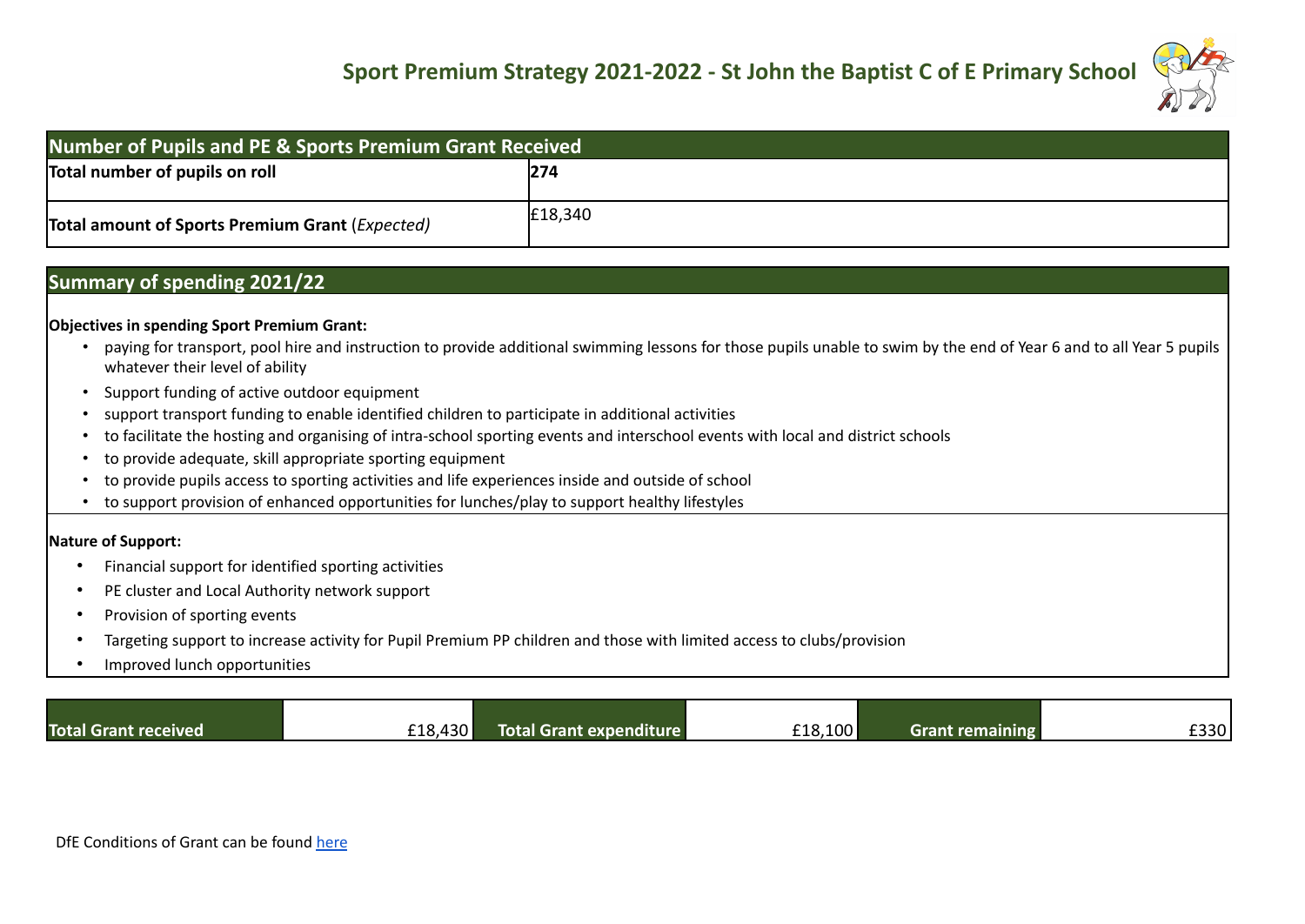

| Proposed Grant Spending by Item/project 2021/22                                                                                                                                                       |                                                                     |                                                                                                                                                                                                                                                                                                                       |                       |  |
|-------------------------------------------------------------------------------------------------------------------------------------------------------------------------------------------------------|---------------------------------------------------------------------|-----------------------------------------------------------------------------------------------------------------------------------------------------------------------------------------------------------------------------------------------------------------------------------------------------------------------|-----------------------|--|
| Use of Funding(expenditure)                                                                                                                                                                           | Cost                                                                | <b>Intended Outcome</b>                                                                                                                                                                                                                                                                                               | <b>Actual Outcome</b> |  |
| Covering the cost of Year 5 and 6<br>$\bullet$<br>Swimming sessions (to include all<br>costs)                                                                                                         | £1000 transport and pool hire                                       | To improve all children's confidence in the water.<br>Non-swimmers to be able to swim a short distance.<br>Improved swimming ability and water safety for all children.                                                                                                                                               |                       |  |
| Support funding of extra specialist £4000 towards cost of coaching<br>PE teaching                                                                                                                     |                                                                     | All children to have access to at least one extra weekly session<br>of Sport per half-term<br>Six sessions of tennis coaching for each class - increasing<br>number of pupils attending out of school tennis clubs<br>Support staff who support during lessons are up-skilled in<br>supporting children's PE learning |                       |  |
| Support transport/funding to<br>enable identified children to<br>participate in additional activities                                                                                                 | £1000 transport/access<br>funding/admin time<br><b>E250 EVC</b>     | Identified children access sporting and life opportunities -<br>online or real-world as appropriate                                                                                                                                                                                                                   |                       |  |
| Hosting sporting fixtures and<br>$\bullet$<br>tournaments.                                                                                                                                            | £1000 sports administrator                                          | Ensure pupils from all phases participate in real-world<br>$\bullet$<br>competitive sporting events (once allowed)<br>House captains to provide virtual competitions to achieve<br>100% participation across the week                                                                                                 |                       |  |
| Release time for PE Manager<br>To organise school<br>$\circ$<br>participation in<br>local/district sports<br>events/clubs/meetings<br>Access to online events<br>$\Omega$<br>Coaching colleagues<br>O | £1350 supply costs<br>£1000 sports administrator<br>£2500 equipment | All PE lessons are delivered using good quality, skill appropriate<br>sporting equipment<br>Provide pupils access to sporting activities and life experiences<br>inside and outside of school<br>School has active online sporting presence which is shared<br>with wider community                                   |                       |  |